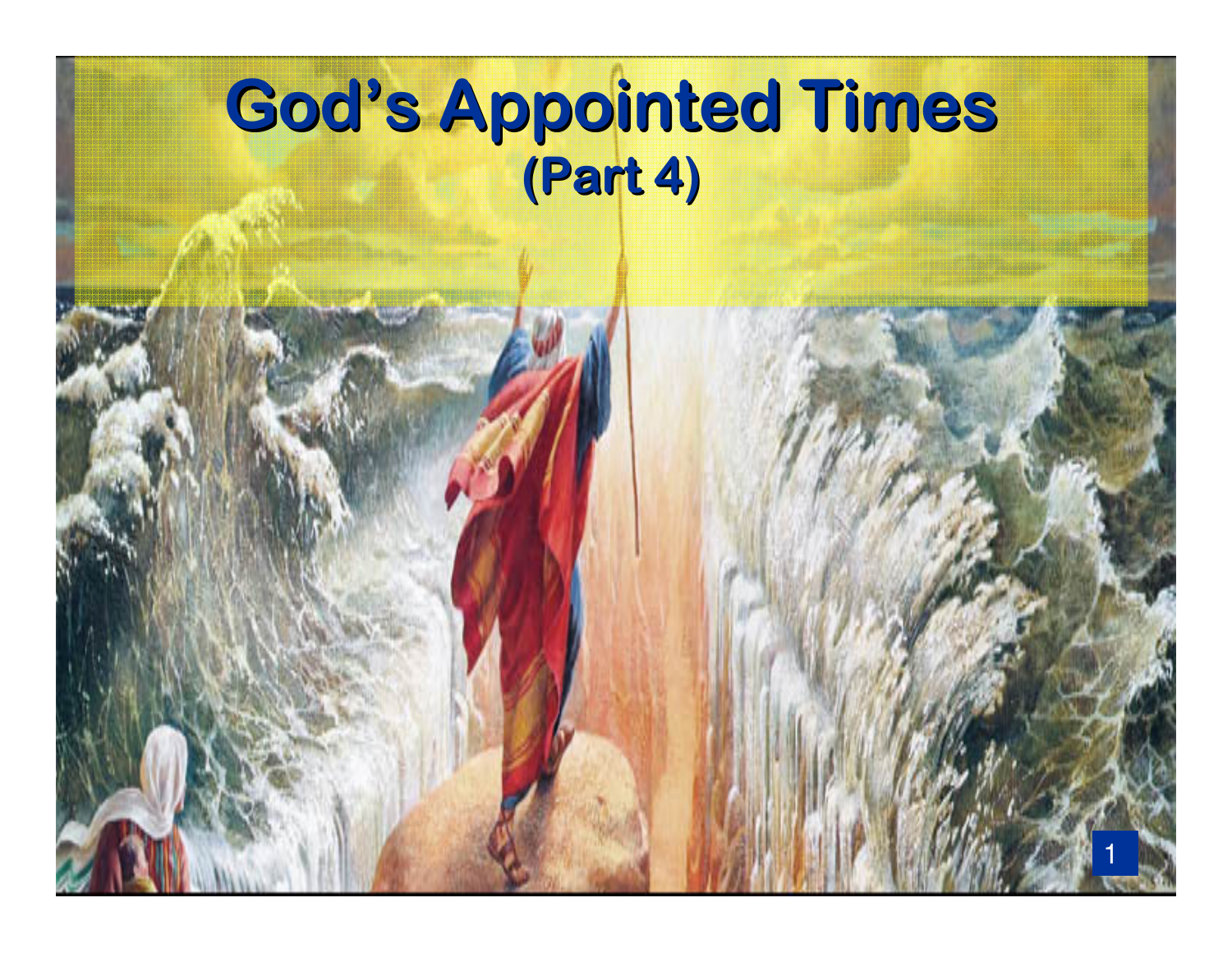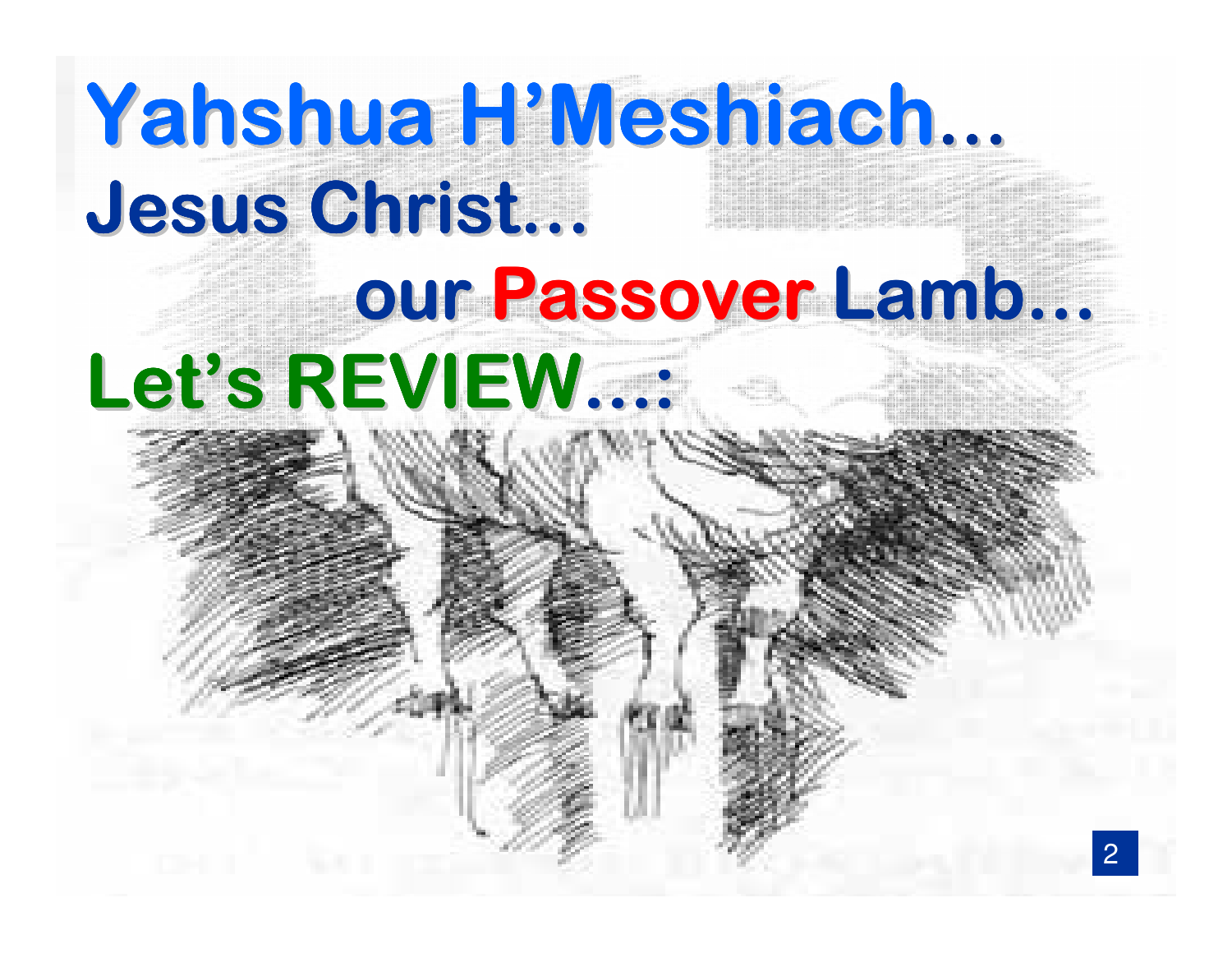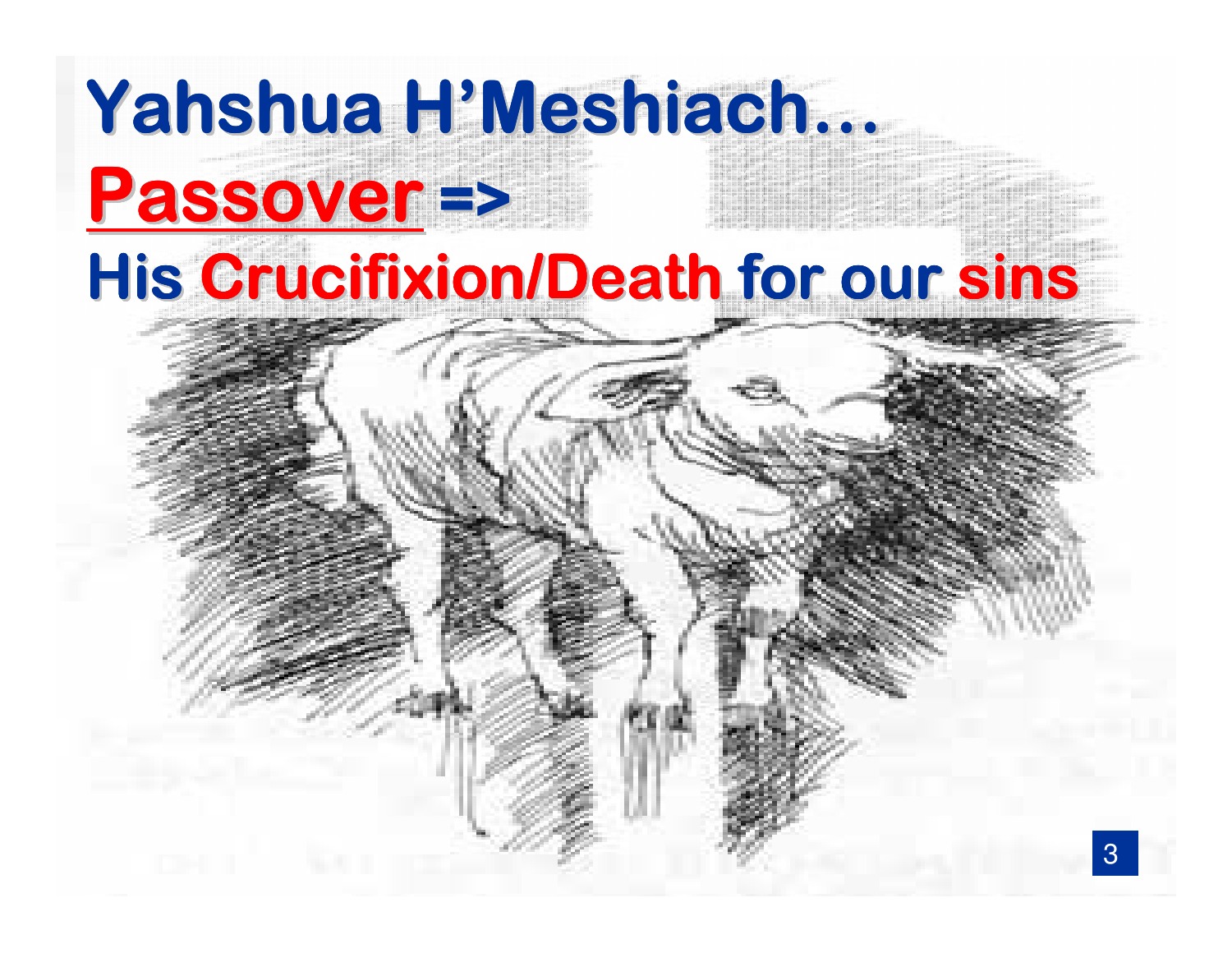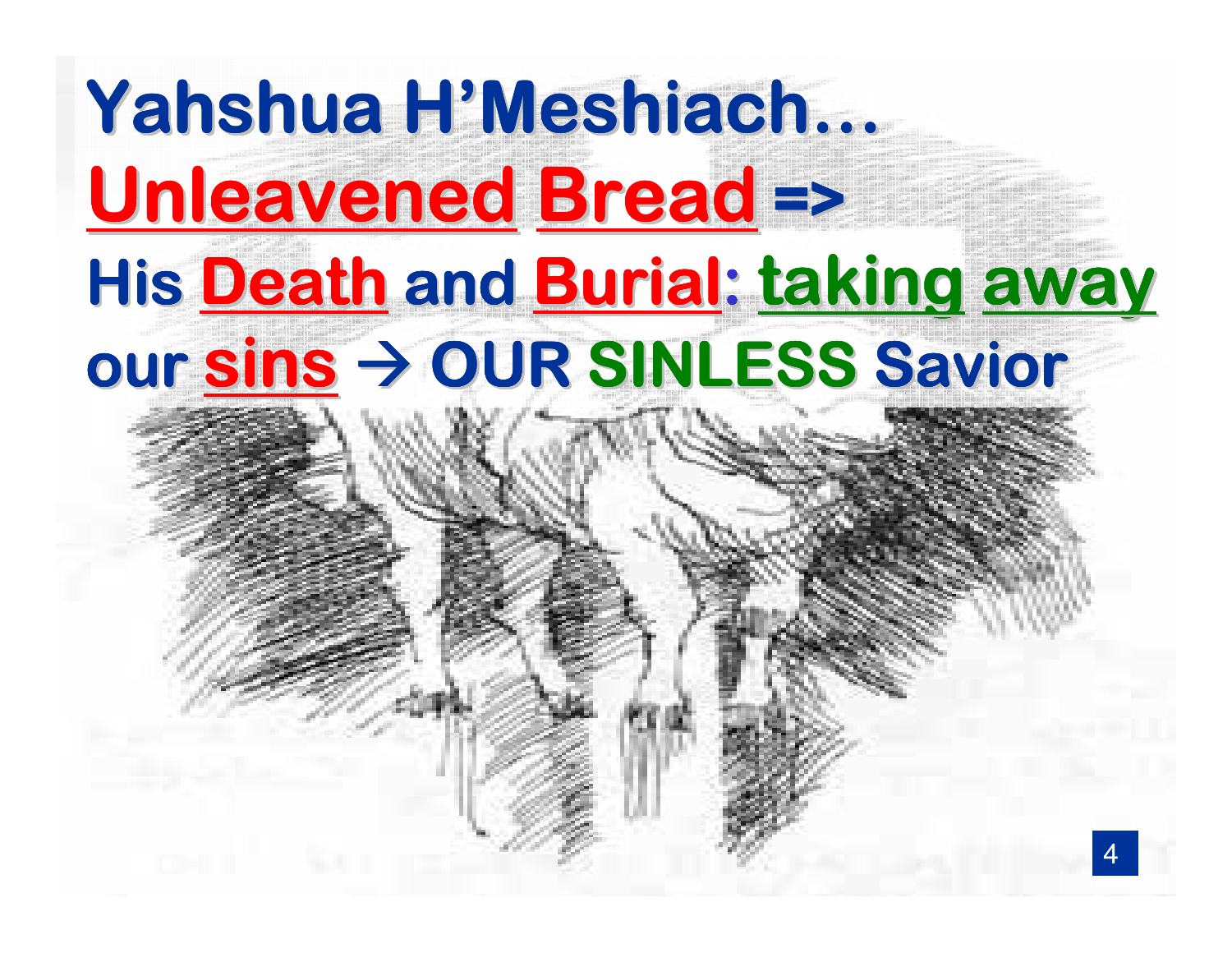# Yahshua H'Meshiach... Day of First Eruits => His RESURRECTION from the dead > OUR RISEN LORD & SAVIOR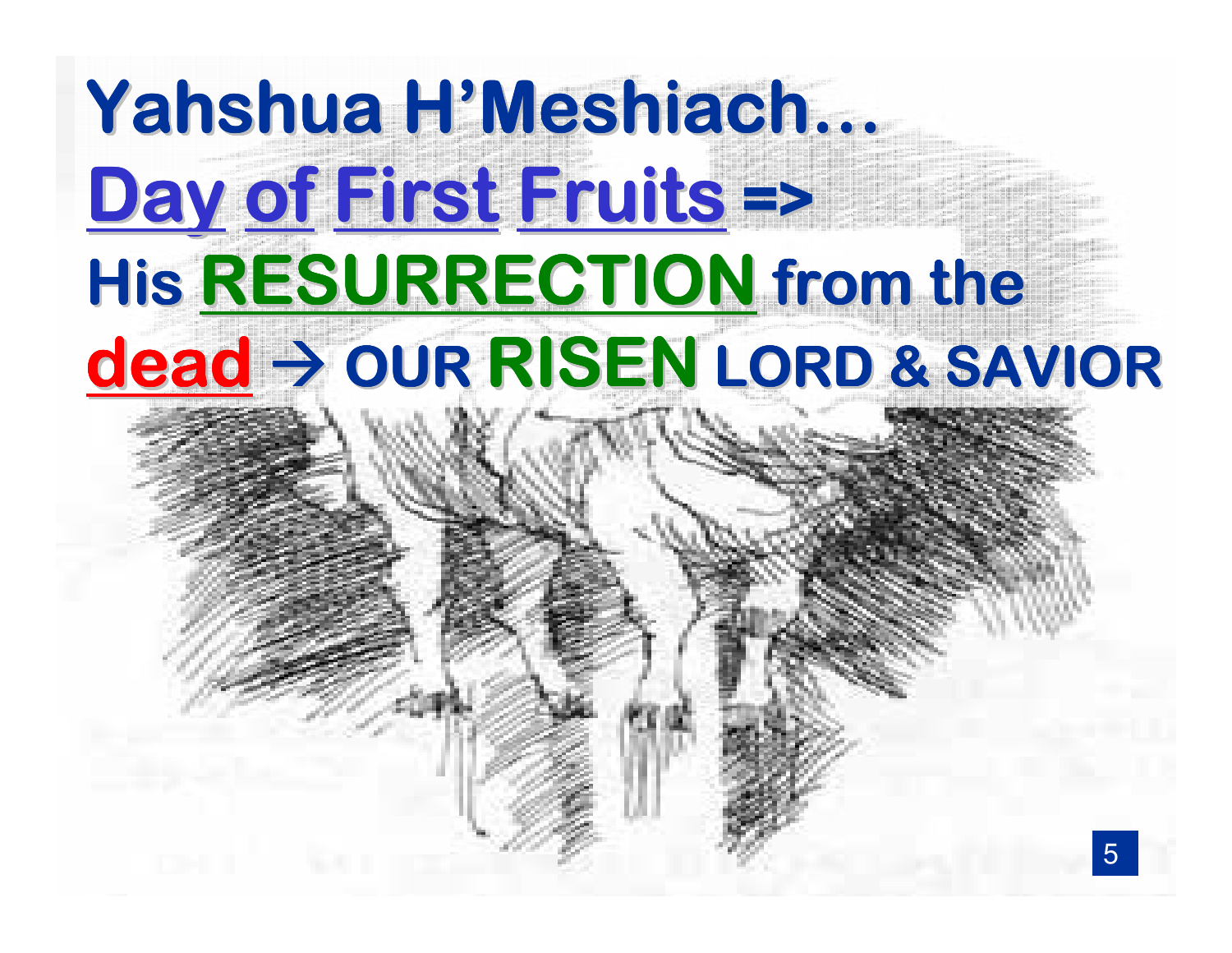#### Responsive Reading Leviticus 23:15-44**:**



6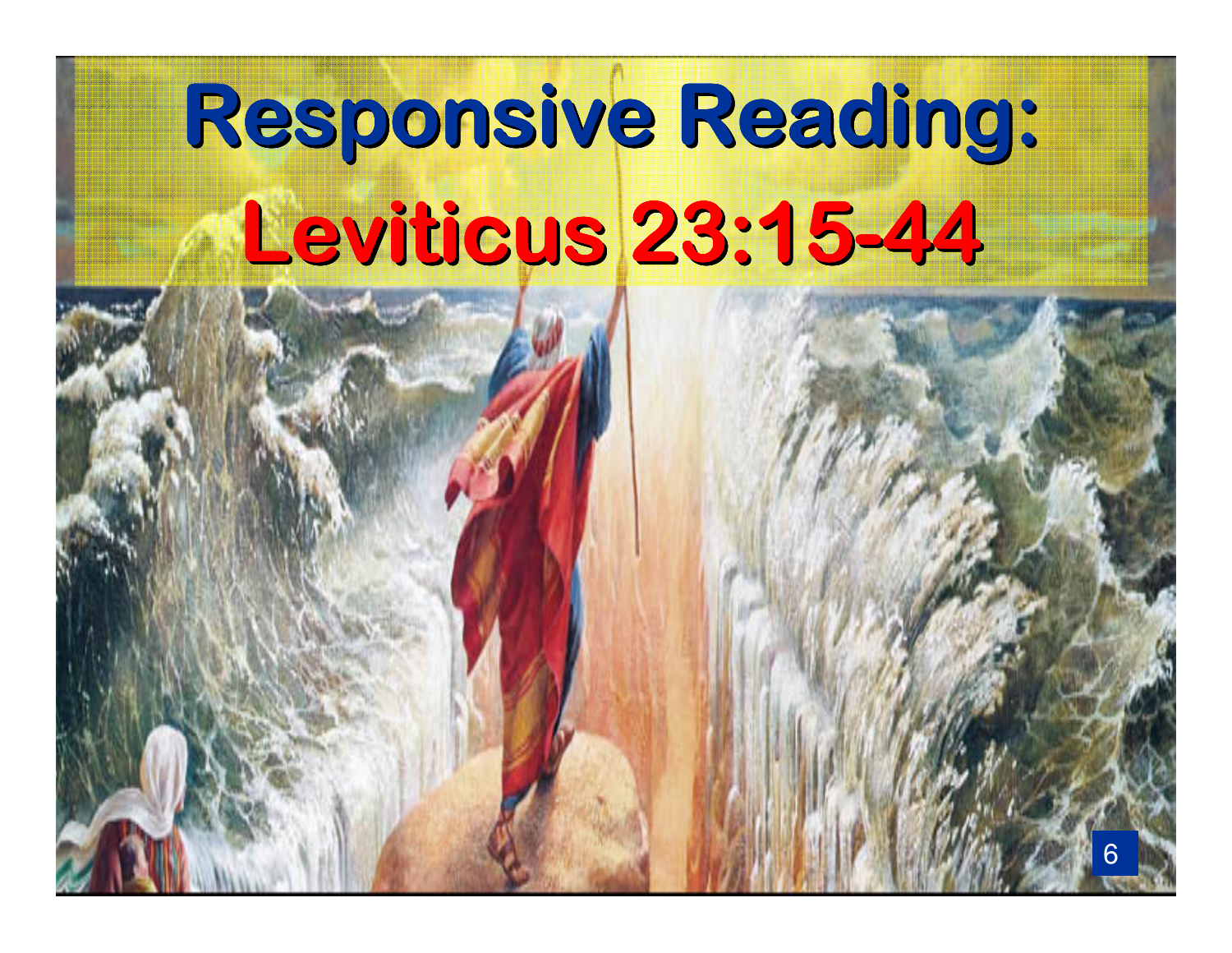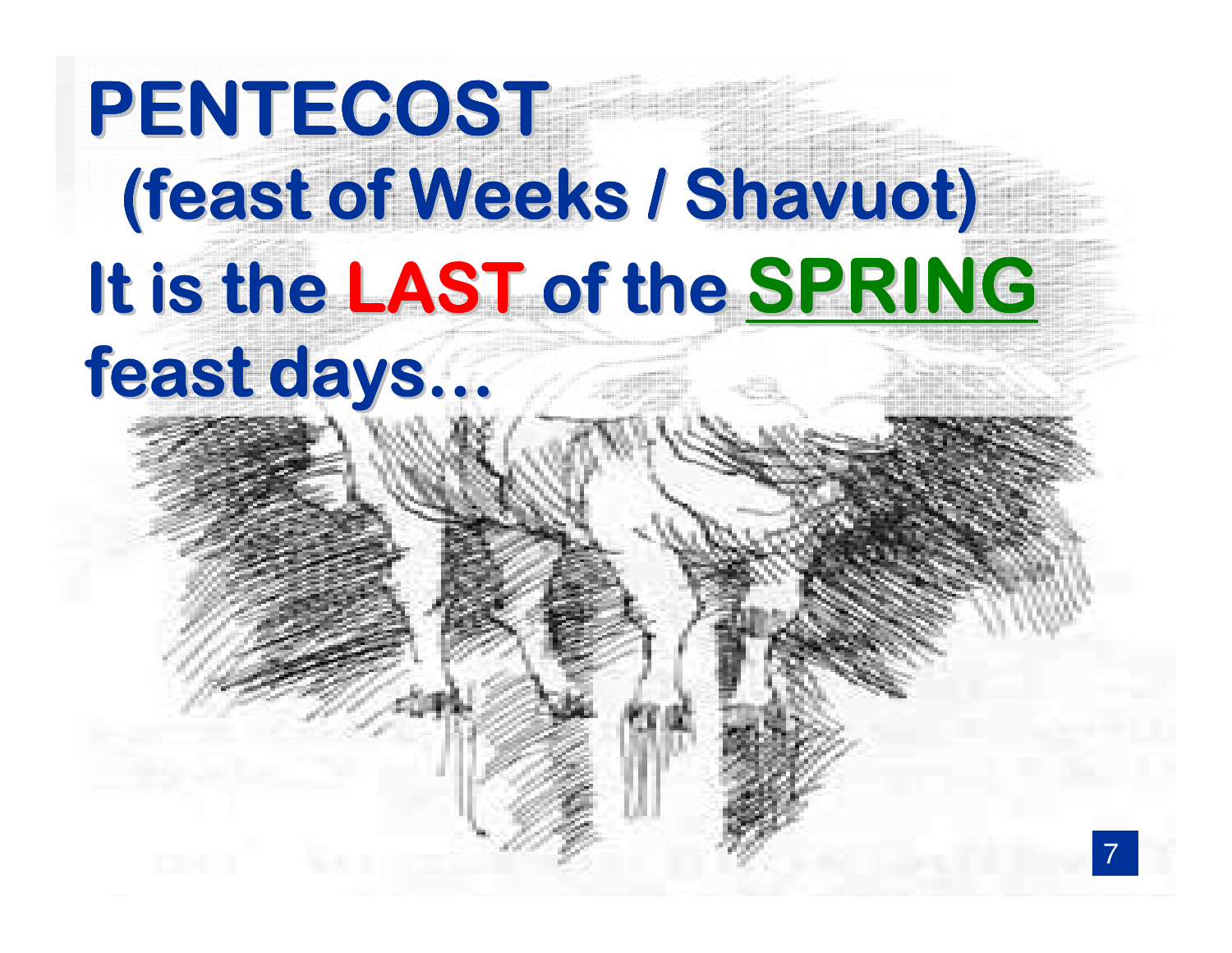## PENTECOST (feast of Weeks / Shavuot)8It is Memorial of the Giving of the ORIGINAL 10 Commandments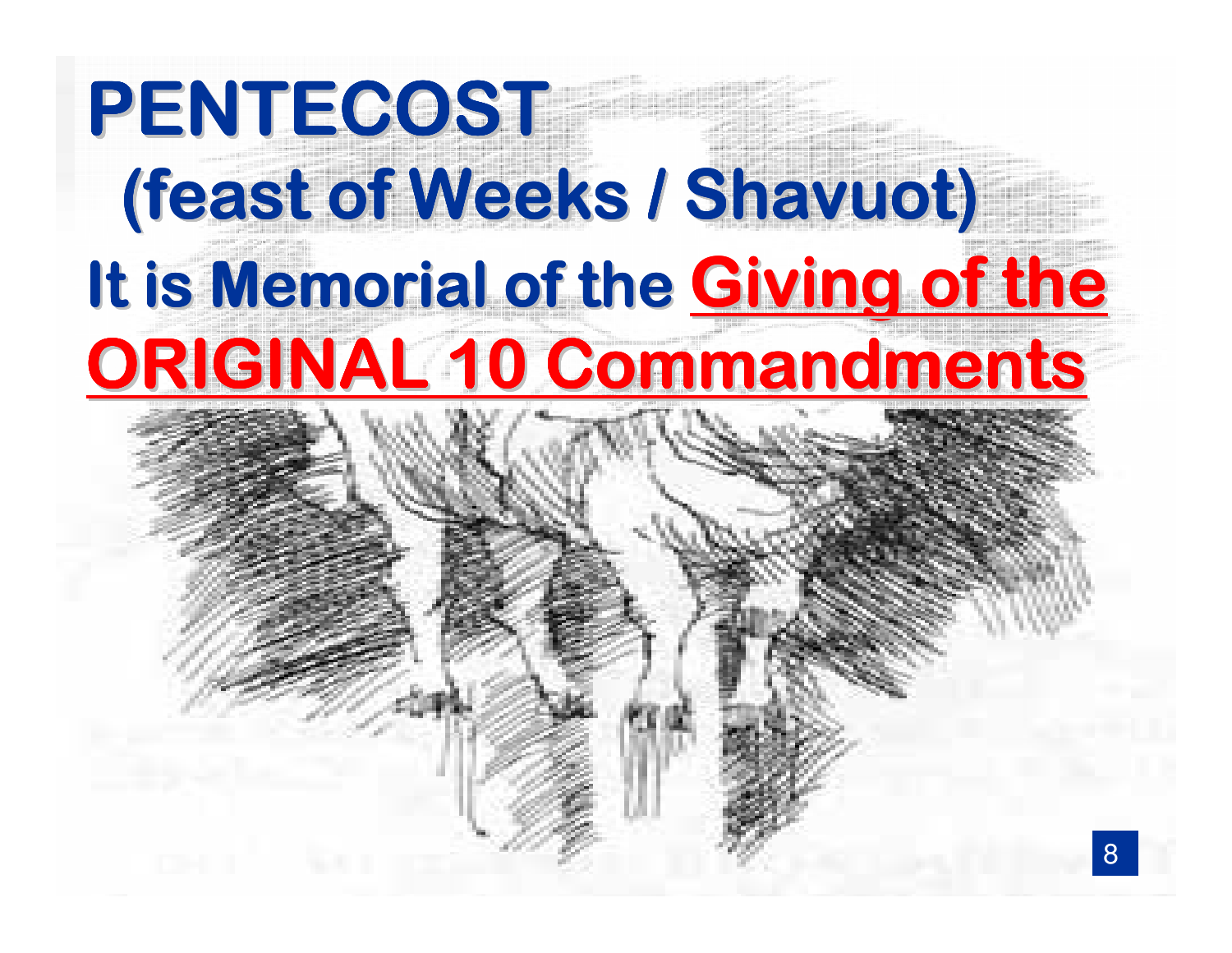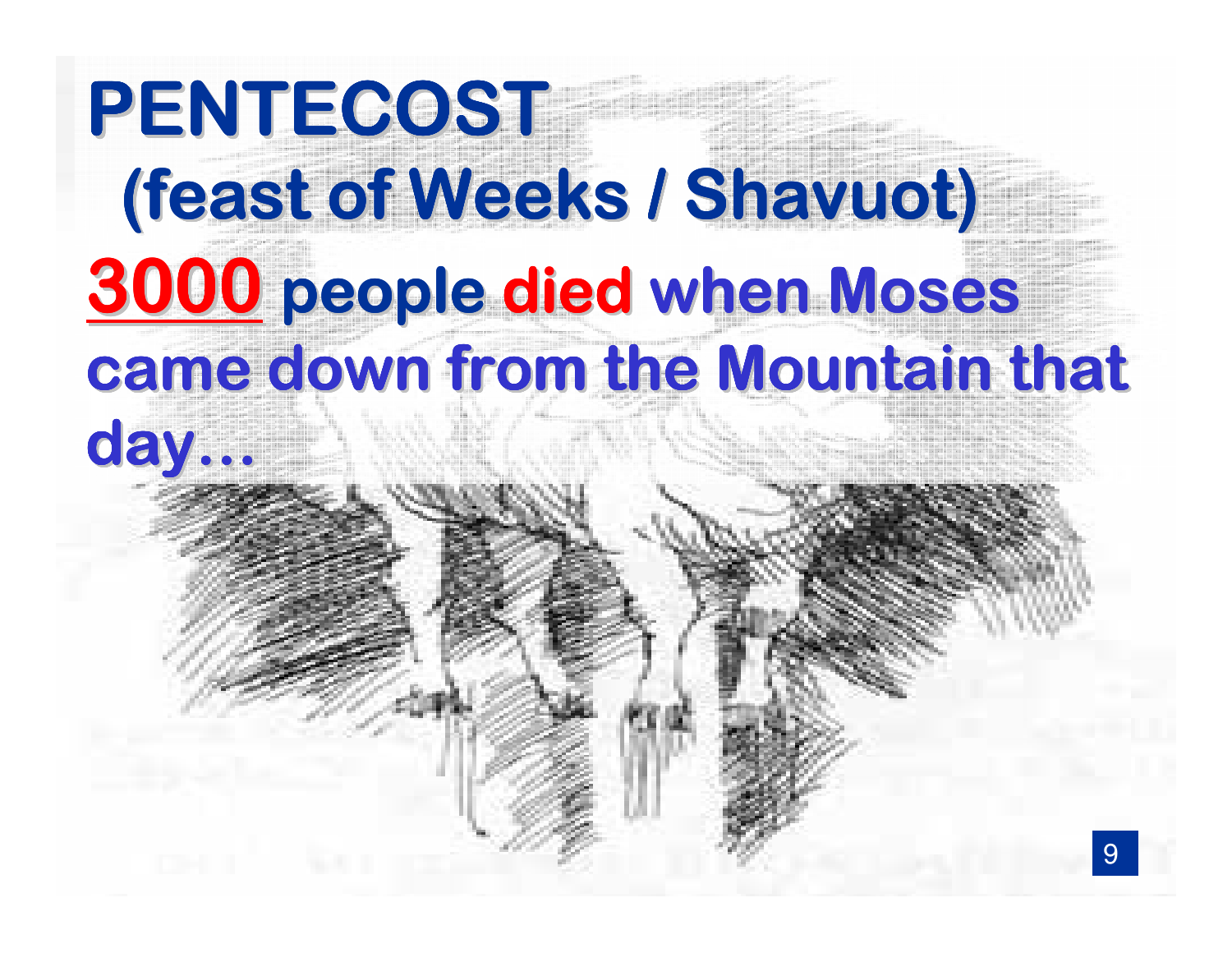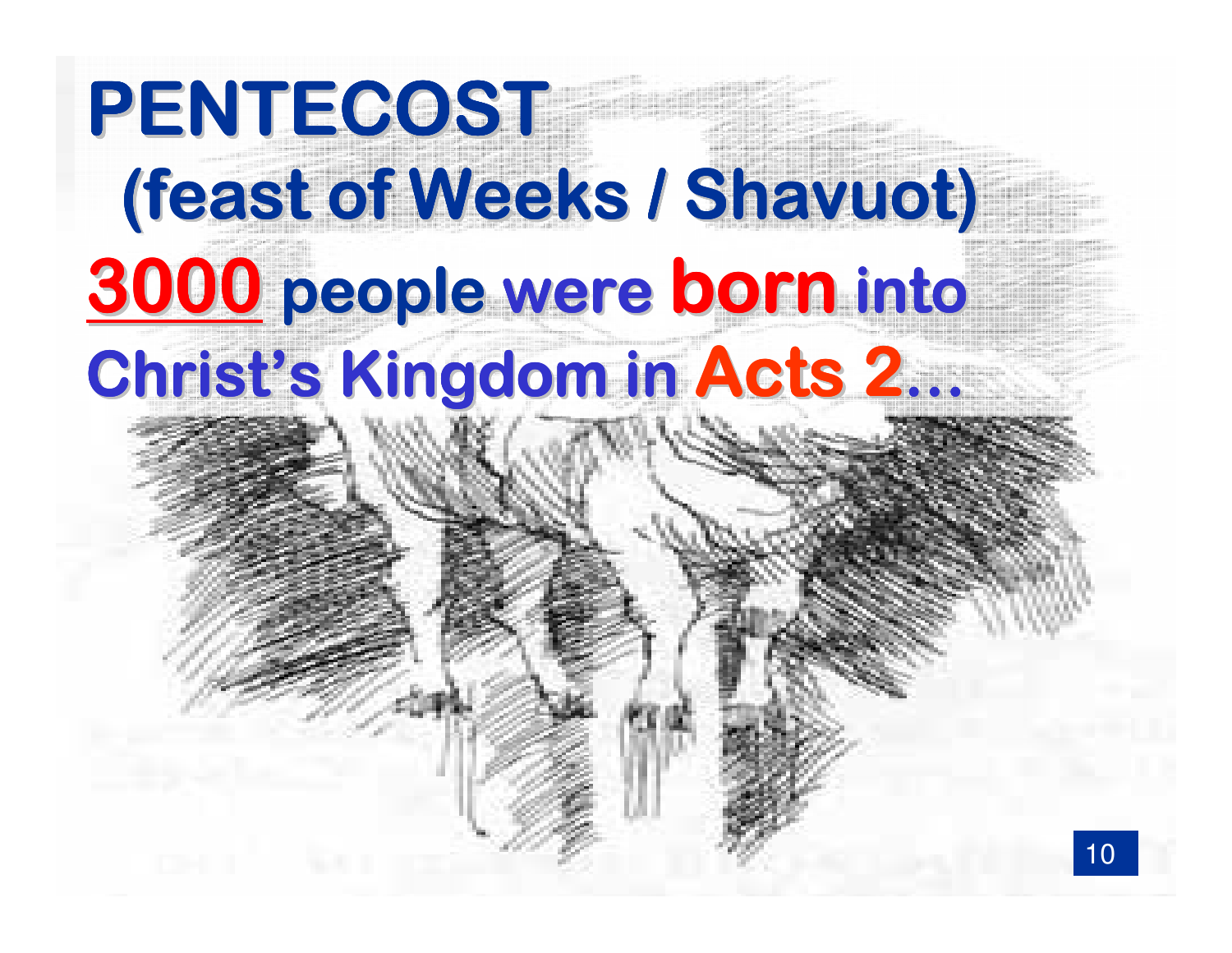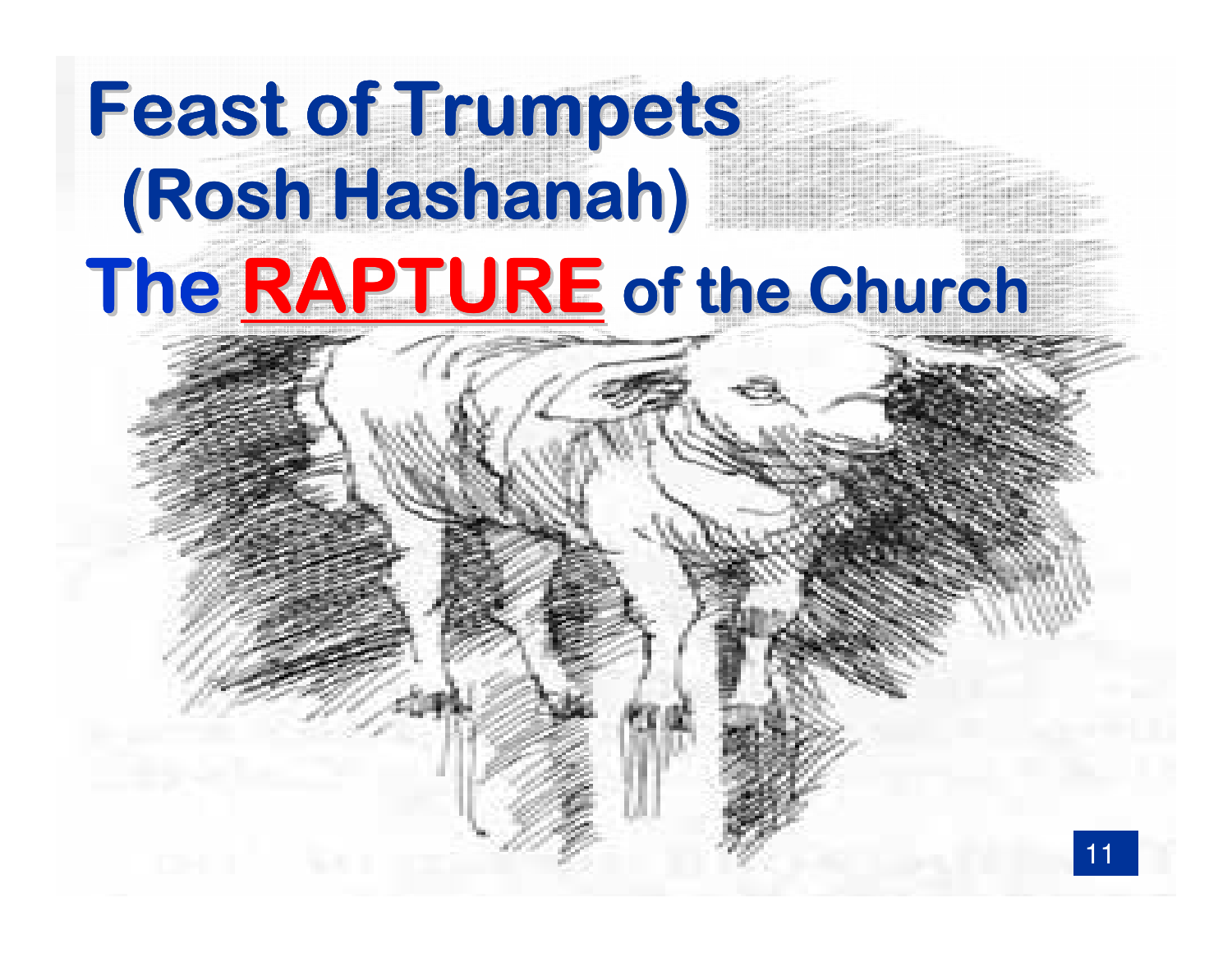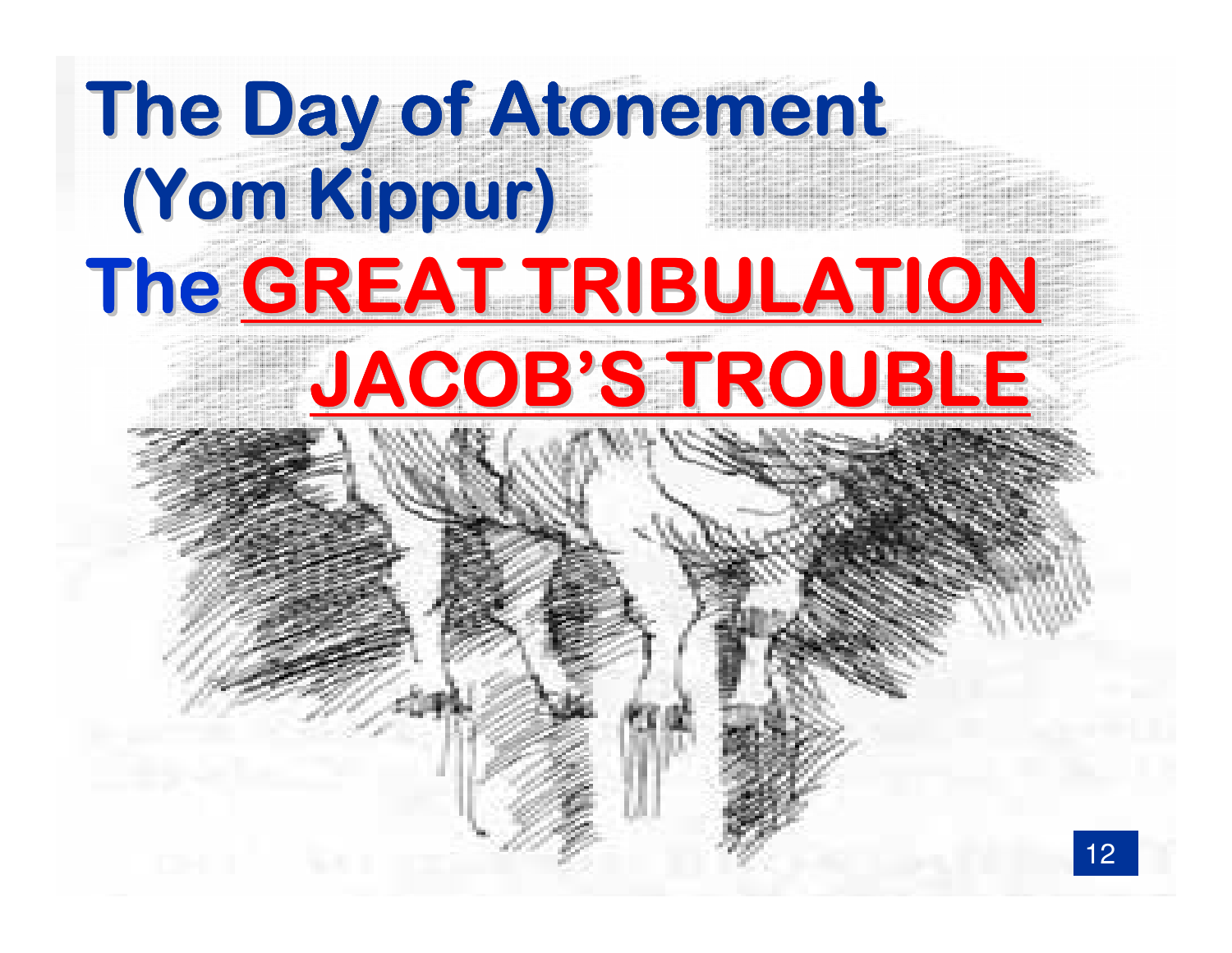# **Feast of Tabernacles/Booths** (Sukkot) The marks the end of the HARVEST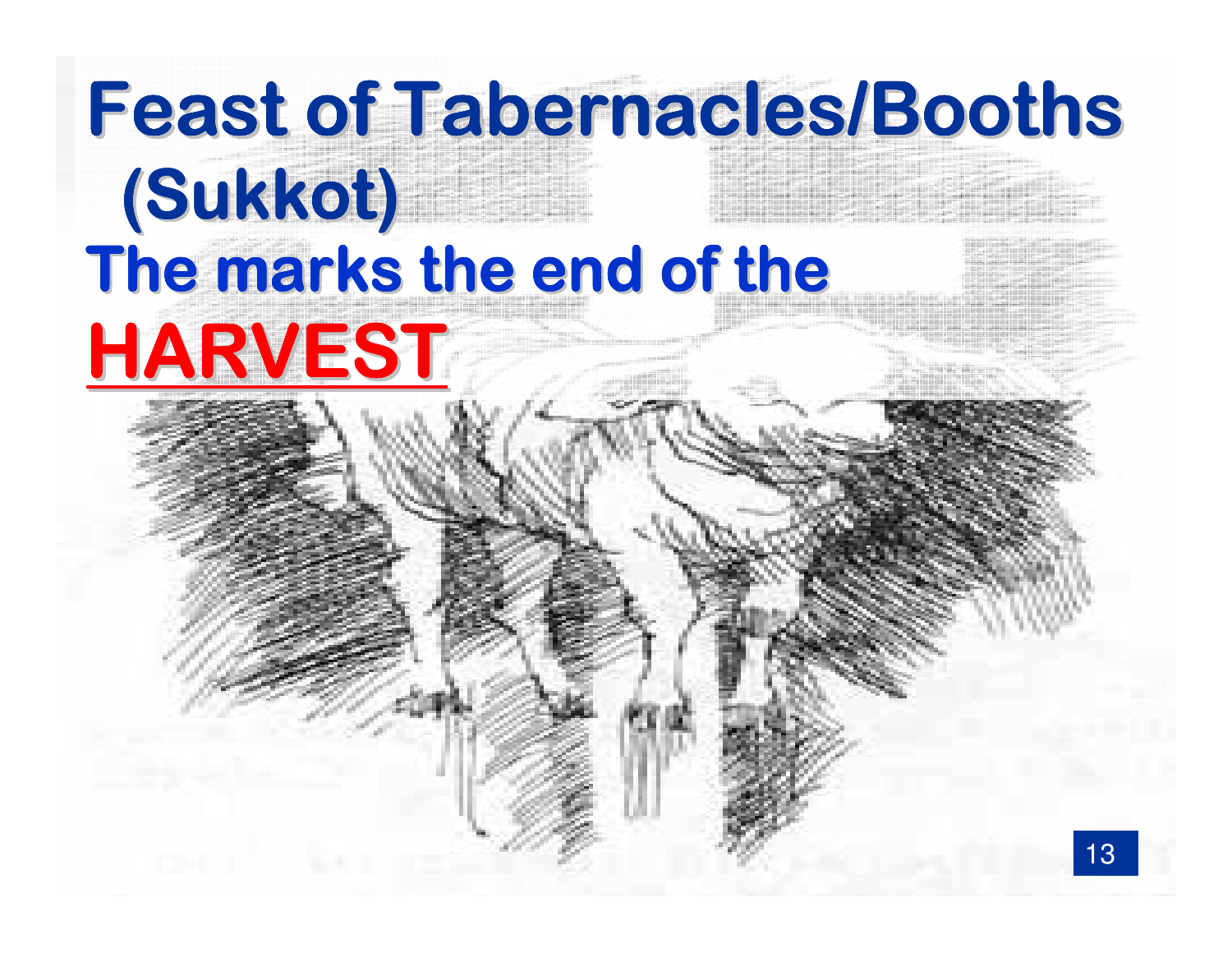### 14The Millennial Reign of Christ our Messiah on David's Throne in Jerusalem → 1000 years Feast of Tabernacles/Booths $(Sukkot) \rightarrow points to:$ he Millennial Reign of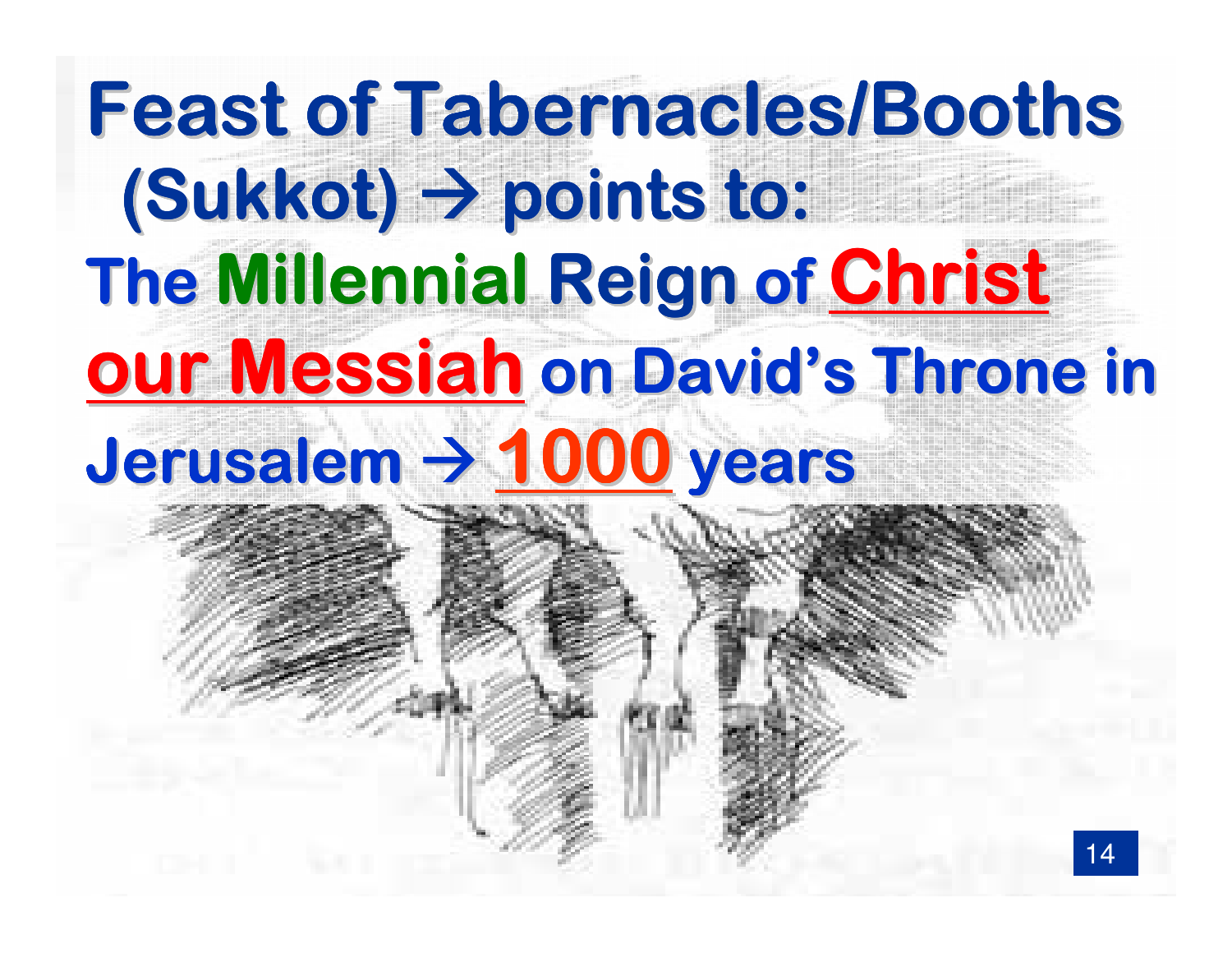## The <u>NEW</u> Heavens and New Earth,<br>and the NFW Jerusalem and the NEW Jerusalem Feast of Tabernacles/Booths $(Sukkot) \rightarrow points to:$ he NFW Heavens and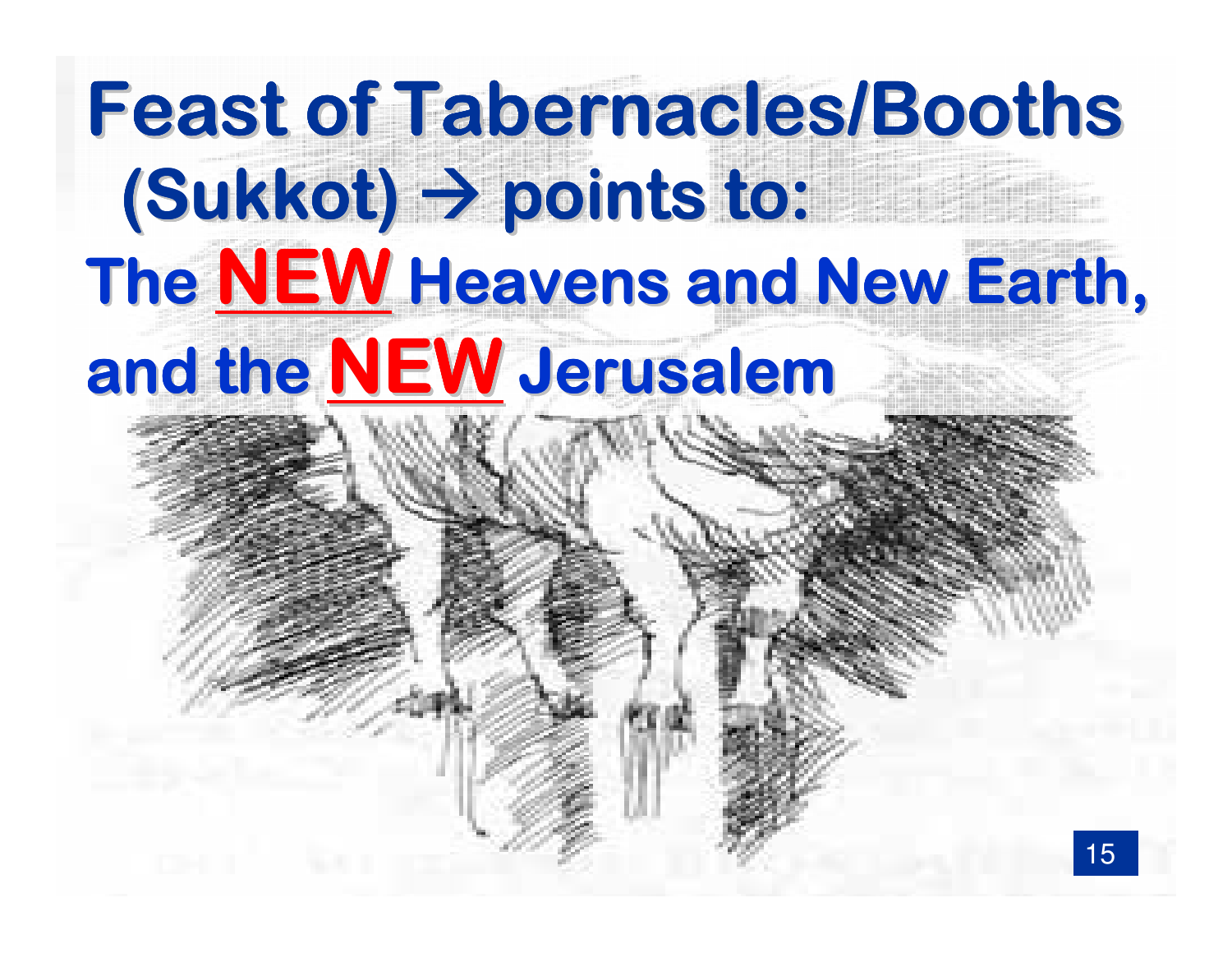### The Birthday of JESUS CHRIST Feast of Tabernacles/Booths $(Sukkot) \rightarrow points to:$ ho Pirthelaw of IESTIC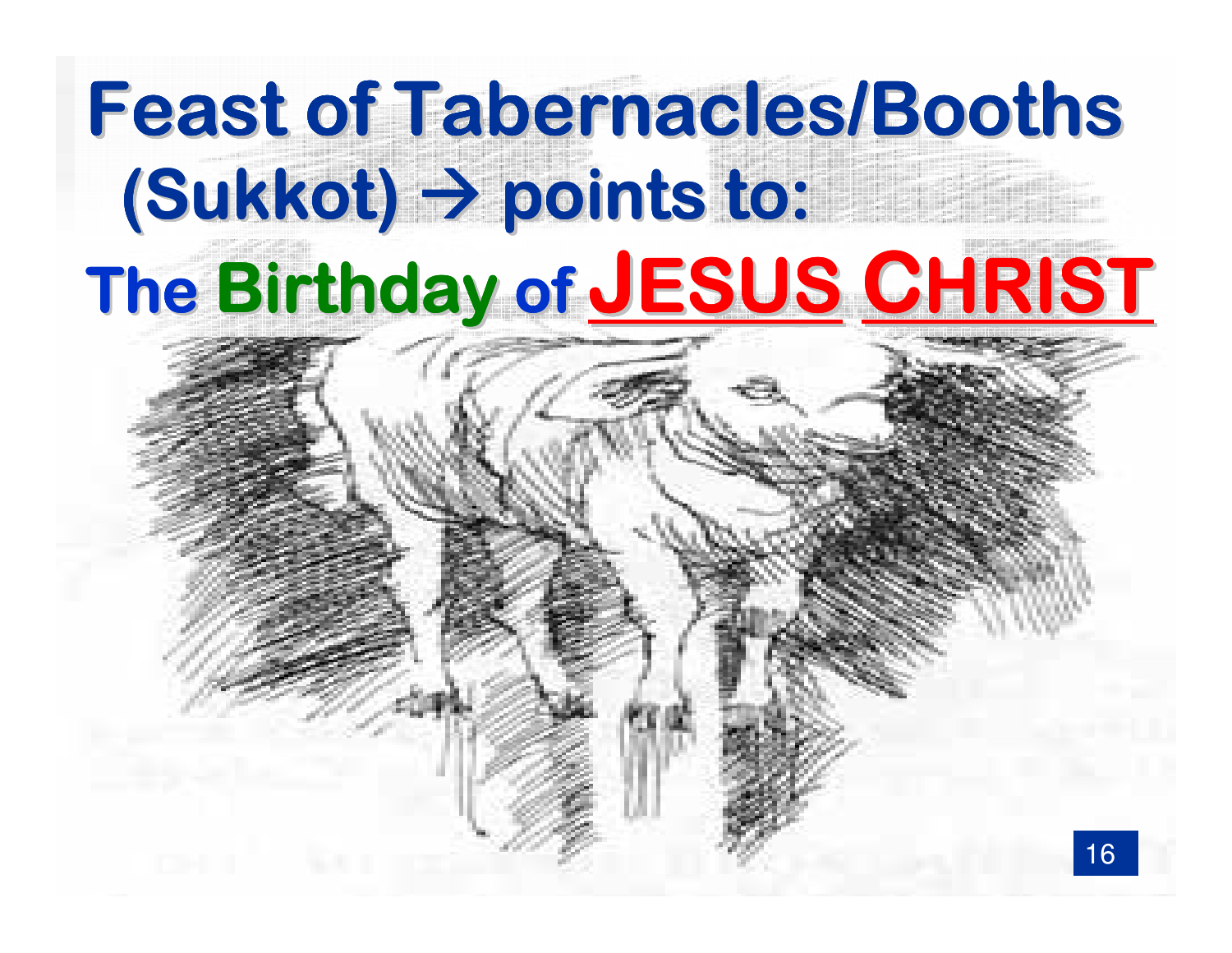### The Remembrance of His Crucifixion/Death, Burial, and RESURRECTION > 1000 years Feast of Tabernacles/Booths $(Sukkot) \rightarrow points to:$ ne Remembrance of H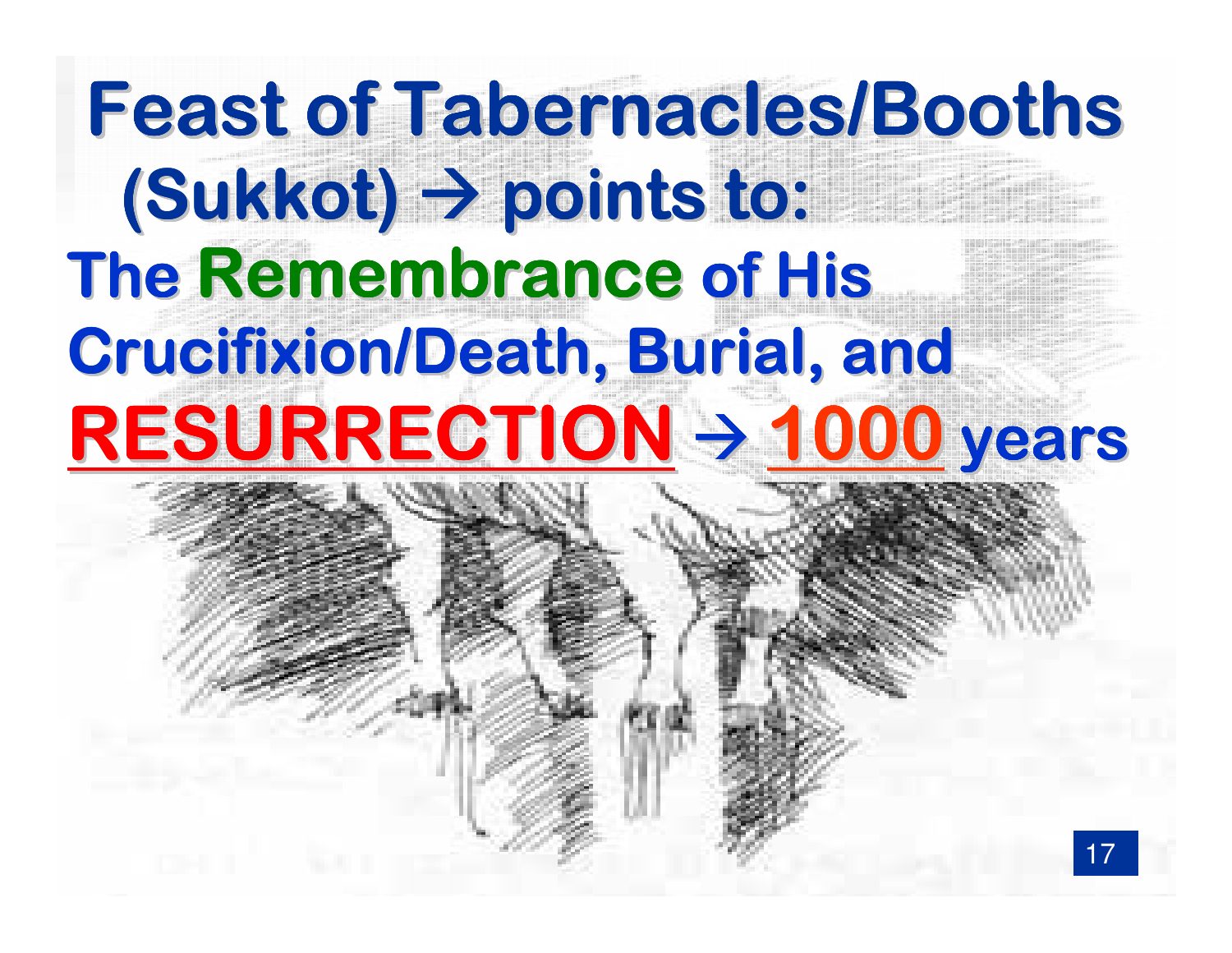### The <u>NEW Heavens and New Earth,</u><br>and the NEW Jerusalem <del>-</del> and the NEW Jerusalem  $\rightarrow$ <br>Our EOREVER HOME Wit Our FOREVER *HOME* with GODFeast of Tabernacles/Booths $(Sukkot) \rightarrow points to:$ he NFW Heavens and